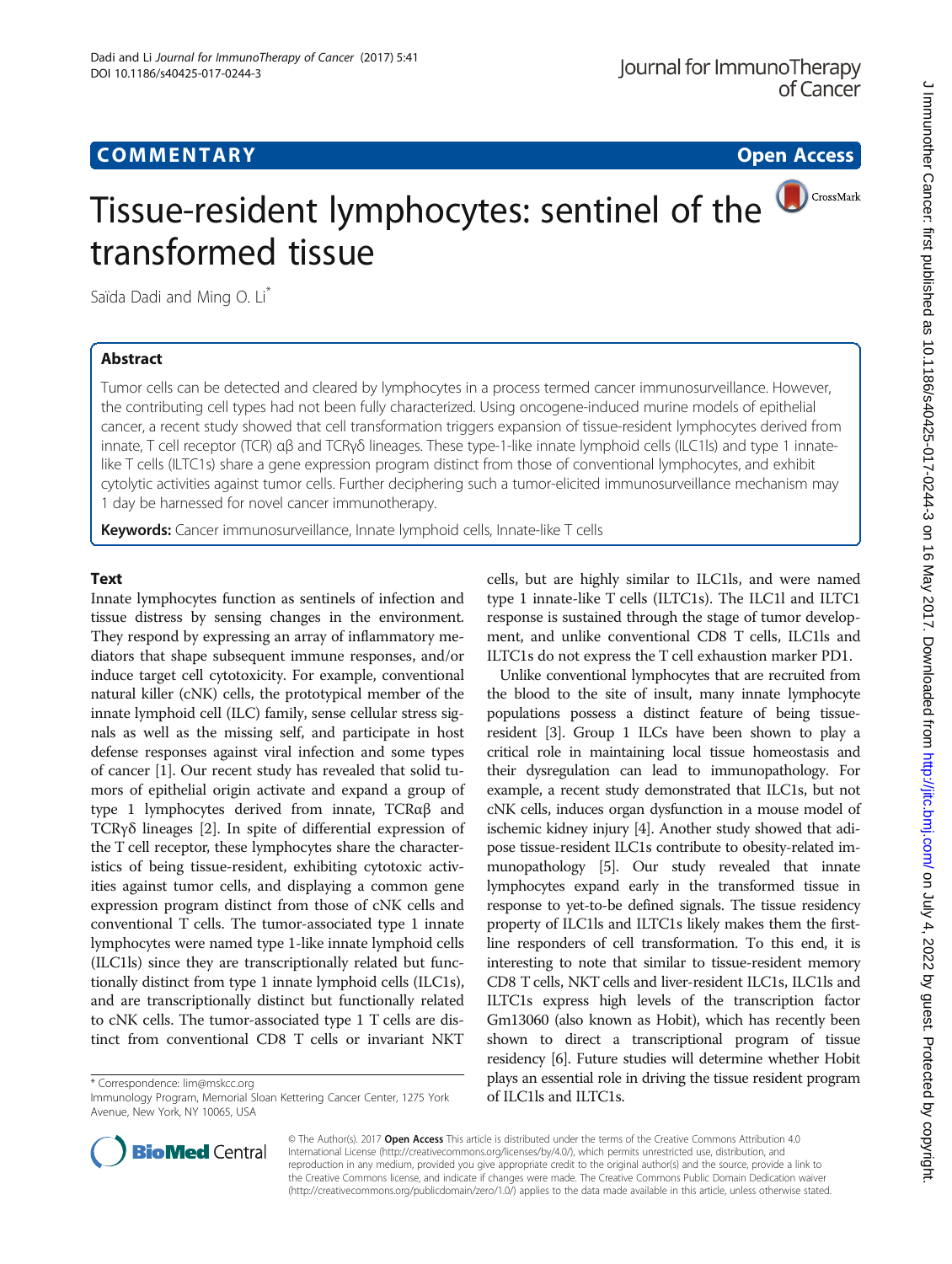Group 1 ILCs, including cNK cells and ILC1s, are characterized by their high expression of the transcription factor T-bet and the activating receptors NKp46 and NK1.1 in mice [\[7](#page-2-0)]. cNK cells and ILC1s are different lineages of innate lymphocytes, but are both dependent on Nfil3 for differentiation [\[8](#page-2-0)–[10](#page-2-0)]. In addition, Nfil3−/<sup>−</sup> mice have reduced numbers of the common helper-like innate lymphoid progenitor (CHILP) indicating that Nfil3 promotes the generation of all lineages of ILCs [[11\]](#page-2-0). CHILP-derived ILCs are plastic and adapt to the cytokine milieu [\[12](#page-2-0)], suggesting that the tumorassociated ILC1ls could differentiate from cNK cells or CHILP-derived ILCs. Nevertheless, despite high expression of T-bet, NKp46 and NK1.1, the tumor-elicited ILC1l response is largely intact in the absence of Nfil3. Notably, the salivary gland (SG) ILC1s are independent of Nfil3 either [[13\]](#page-2-0). Both cell types are found in glandular tissues and express CD103, raising the possibility that such tissue microenvironment may overcome Nfil3 deficiency to promote the generation and/or maintenance of these cells. Alternatively, ILC1ls may differentiate following a developmental pathway distinct from those of cNK cells and ILCs, and they are selectively seeded in glandular tissues.

Based on the expression of CD127 and CD103, human ILC1s have recently been divided into two populations [[14](#page-2-0)]. Unlike CD127<sup>+</sup> ILC1s that can be converted to ILC3s by polarization cytokines, CD103<sup>+</sup> ILC1s are recalcitrant to such conversion, implying that CD103<sup>+</sup> ILC1s and CD127+ ILC1s are distinct subsets [[14](#page-2-0)]. A recent report has identified a circulating precursor population with the potential of generating ILCs and NK cells in tissues suggesting a non-medullary mechanism of human innate lymphocyte differentiation [[15](#page-2-0)]. In addition, another recent report has revealed a subset of CD3<sup>−</sup> CD56+ innate lymphoid cells in human ovarian cancer [\[16\]](#page-2-0). How mouse ILC1ls are related to the diverse populations of human type 1 innate lymphocytes, and their exact cell differentiation pathways await future characterization.

ILTC1s are tissue-resident T lymphocytes expressing a diverse repertoire of T cell receptors; yet, these cells possess innate cytolytic activities against tumor cells. High expression of CD103 and several NK cell receptors on ILTC1s are reminiscent of those on intestinal epithelial lymphocytes (IELs) and skin-resident TCRγδ T cells. Recent studies have revealed that innate-like T cells might be selected by agonist antigens in the thymus, and their TCR signaling is suppressed upon maturation concomitant with acquisition of innate lymphocyte characteristics [\[17](#page-2-0)]. These findings raise the intriguing possibility that ILTC1s may deviate from the conventional lineage of T cells following their agonistic selection in the thymus and attenuation of TCR signaling in the periphery. Defining the selection antigens for ILTC1s and the

mechanisms of signal rewiring will clarify the ontogeny of ILTC1s and how they are related to other innate-like T cell subsets. Furthermore, it remains to be determined whether TCR expression is only functional during ILTC1 thymic selection or it has an additional role in the periphery. Whether ILC1ls or ILTC1s have complementary or redundant activities need be clarified as well. Recent studies have suggested that ILCs and T cells are part of a multilayered immune organization in which they perform overlapping functions, providing de facto robustness to the immune system [[18\]](#page-2-0). It is therefore possible that the presence of both ILC1ls and ILTC1s in pre-cancerous lesions could strengthen the cancer immunosurveillance response.

The common gamma chain cytokine IL-15 is essential for the generation of ILC1ls and ILTC1s, and IL-15 deficiency results in accelerated tumor growth. However, it remains to be determined whether IL-15 promotes the differentiation, homeostasis, and/or activation of these cells in the transformed tissue. IL-15 is expressed in diverse lineages of cell types including macrophages, dendritic cells as well as adipocytes, fibroblasts and epithelial cells, and requires transpresentation to function, raising the possibility that it may act as an alarmin cytokine to support immune responses against infection, cell stress or tumor formation [[19\]](#page-2-0). In coeliac disease, IL-15 and the cNK cell-activating ligands are expressed on epithelial cells, which may activate IELs to induce immunopathology. To this end, it is interesting to note that tumors with high levels of IL-15 have high density of intratumoral cytotoxic T cells, and the loss of the IL15 gene in human colon cancer is associated with poor patient prognosis [\[20](#page-2-0)]. These observations suggest that the transformed epithelium may provide a critical source of IL-15 to activate tissue-resident lymphocytes. Nonetheless, to delineate the exact IL-15-mediated cellular mechanisms of cancer immunosurveillance awaits the generation of cell type-specific IL-15 deficient mouse models.

Immunotherapy targeting inhibitory receptors PD1 and CTLA4 expressed on conventional lineages of T lymphocytes have demonstrated remarkable success in cancer patients [[21\]](#page-2-0). However, not all patients treated with these checkpoint blockade antibodies experience tumor shrinkage, durable responses, or prolonged survival. The elucidation of tumor-induced ILC1l and ILTC1 response raises the intriguing possibility of targeting the unconventional tissue-resident lymphocytes for cancer therapy through alternative mechanisms distinct from checkpoint blockade. It is conceivable that the maximal potential of cancer immunotherapy will not be achieved until multiple facets of the host defense responses are unleashed.